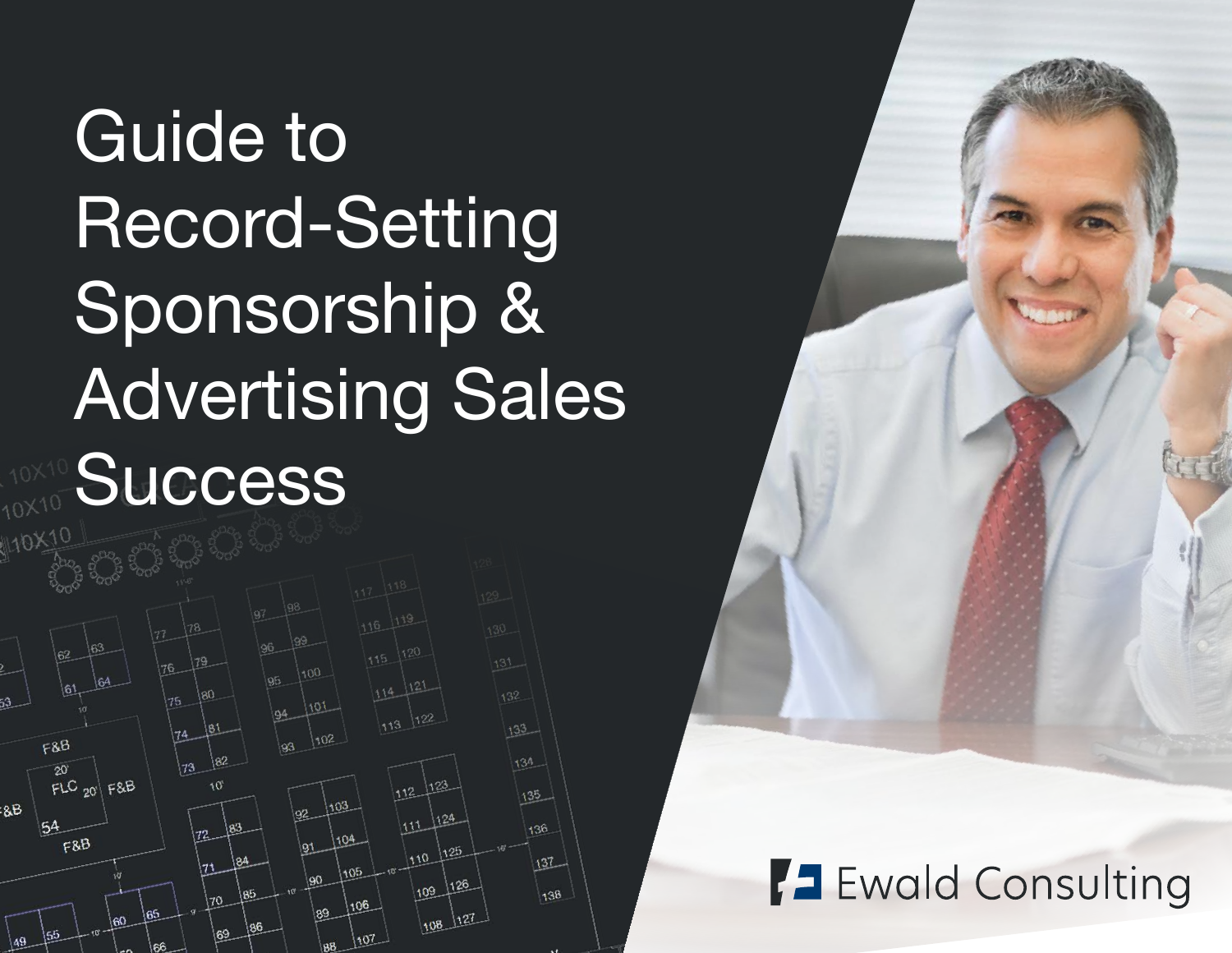## **Contents**

- 2 [Are Sales Slipping through the Cracks of Your Association?](#page-2-0)
- 3 [Sponsor & Advertiser Prospecting in a Time of Growth](#page-3-0)
- 4 [Grow Revenue and Thought Leadership with Sponsored Content](#page-4-0)
- 6 [The Importance of Follow-Up](#page-6-0)
- 7 [Four Ways to Build Your Brand at Virtual Events](#page-7-0)

To learn how to take the next steps in your non-dues revenue, sponsored content, and virtual events sponsorship strategies, contact our team at info@ewald.com or (651) 290-6260.

1



© 2020 Ewald Consulting

Photo by creativeart - www.freepik.com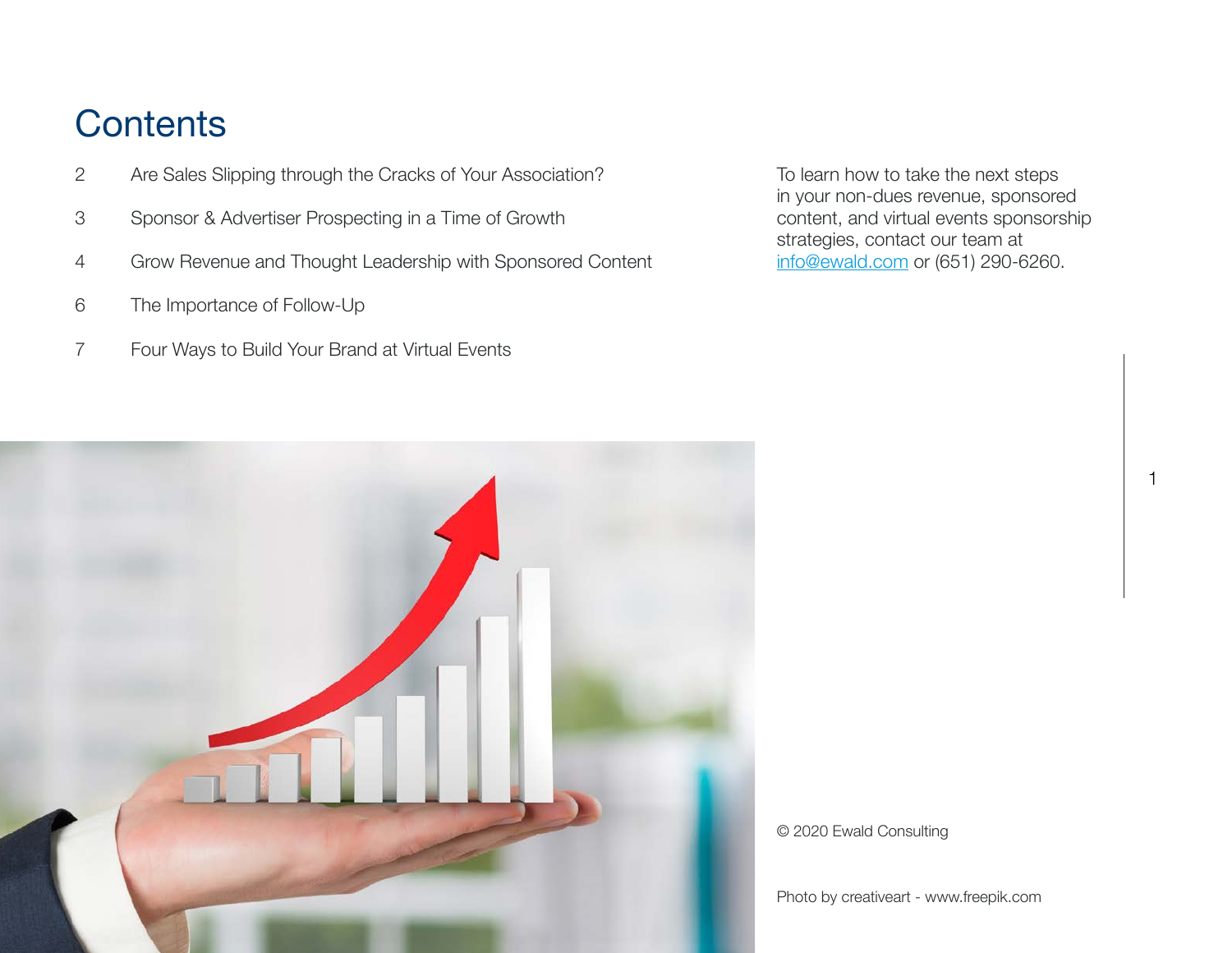# <span id="page-2-0"></span>Are Sales Slipping through the Cracks of Your Association?

#### *by Rithika Muralidharan*

Associations depend on membership dues as the cornerstone of their financial sustainability. But are associations leveraging the right tools for diversified revenue growth? Prospective members, sponsors, and advertisers are spending dramatically more time online, forcing associations to adapt their business model. Using a sales Customer Relationship Management (CRM) system provides one of the most robust strategies for associations to reach prospective members, sponsors and advertisers in the digital marketplace. Here's how:

#### EXTENSIVE ANALYTICS REFLECT CUSTOMER ENGAGEMENT

A sales CRM system offers the ability to track email interactions through opens and clicks to paint a virtual picture of an individual's contact history and preferences. These analytics also are extremely useful during lead qualification to ensure this process is as efficient as possible. If a prospect has opened or clicked on an email multiple times, this would warrant a quick follow-up phone call.

#### SEQUENTIAL EMAILING ALLOWS FOR TIMELY OUTREACH EFFORTS

Reaching a prospect at the right stage of the buying journey and time of day is key and many sales CRM systems allow for this to be done with just a few mouse clicks. Digital sales pipelines allow contacts to be sorted into groups ranging from fresh new leads to long-time supporters. Templated emails can be crafted and scheduled to send months in advance rather than manually sending one by one. [For example,](https://blog.hubspot.com/marketing/best-time-to-send-email) emails sent

Tuesday morning tend to see higher engagement than an email sent out late on a Friday afternoon. Timing is everything.

#### DATA VISUALIZATION SIMPLIFIES TEAM COLLABORATION AND GOAL SETTING

Immediate tracking of email responses and phone call notes within each individual contact profile makes teammate handoff effortless. Reporting dashboards built into sales CRM systems help measure productivity across the sales team while also providing timely comparisons. These functions keep everyone working toward a shared goal and keep your sales campaigns on track to hit and exceed budget.

Signs of a healthy association are found throughout a diverse mix of revenue streams — and a sales CRM system provides the foundation for a strong non-dues revenue solution. Mastering these tools leads to more efficient and effective outreach, timely communication when prospecting and qualifying leads, and a cohesive sales unit bringing in new revenue for your association.

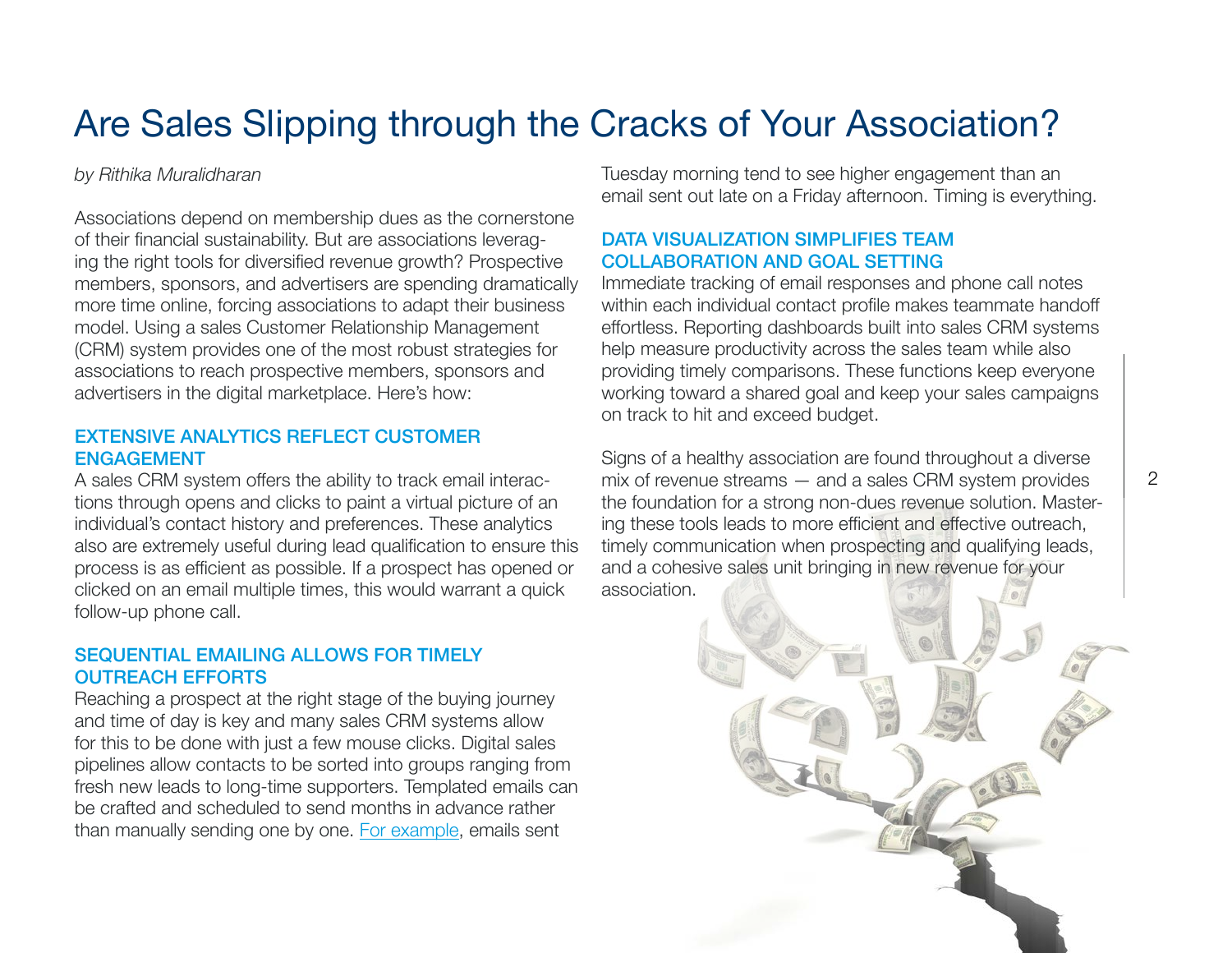# <span id="page-3-0"></span>Sponsor & Advertiser Prospecting in a Time of Growth

#### *by Madeline Pope*

While COVID-19 disrupted all in-person initiatives in 2020, some associations have turned crisis into opportunity for growth. Association sales teams have been acutely challenged to cultivate relationships as their most dependable sponsorship and advertising companies began to restructure, slashing marketing budgets or putting a freeze on sponsorship and advertising altogether. One way an association can keep building value is to focus energy on prospect development. Prospecting now will prepare the association for a resilient return to a post-COVID-19 world.

#### IT'S ALL ABOUT INCREASED SALES

Prospect development creates meaningful rapport and eventually secures more support for the association. Marketing expert and professor [Neil Kokemuller](https://smallbusiness.chron.com/benefits-sales-prospecting-63931.html) warns that reliance solely on existing sponsors and advertisers leads to a natural decline in sales with a 15-20 percent turnover rate in a typical year. Increasing the sponsor/advertiser prospect pool makes an association's sales funnel larger, with more organizations and relationships working through each step of the sales process and continuously coming out as secured supporters.

But the solution is not to pack the top of the funnel with leads, regardless of quality. Effective prospecting requires a sharp focus right from the start.

#### BUILDING TOMORROW'S SALES TODAY

Qualifying prospects and identifying decision-makers takes a consistent and sustained effort over time. The prospect list needs to account for organizational fit and the association's

value proposition must be clear and customized with each contact type. According to [Cambria Davies](https://blog.hubspot.com/sales/prospecting) of HubSpot, doing this work ahead of time results in a prospect list that is 57 percent of the way through the sales process even before the initial outreach. Because prospecting can and should be highly involved, these tasks can fall to the bottom of the daily to-do list for many association professionals. This is exactly why the current sales slowdown in the time of COVID-19 can actually be leveraged to benefit long-term sales.

#### HOW TO GET STARTED

Davies suggests the following techniques improve prospecting efforts and result in increased sponsor and advertising sales performance:

- Question if the lead is the right organizational fit depending on demographics and mission.
- Prioritize the company's willingness and likeliness to close the deal.
- Strategically position and personalize the first outreach.
- Accurately and consistently track the information gathered during the prospecting process in a customer relationship management (CRM) system.

#### PROSPECTING TO THRIVE

Associations can reduce the impact of COVID-19 on sales efforts by preparing for the future. When market conditions improve, the associations that took advantage of the opportunity to improve will recover fastest and thrive. A sales effort that grows the association's qualified prospect list — and ultimately the association — creates a strong and tenacious return, transforming into future possibility.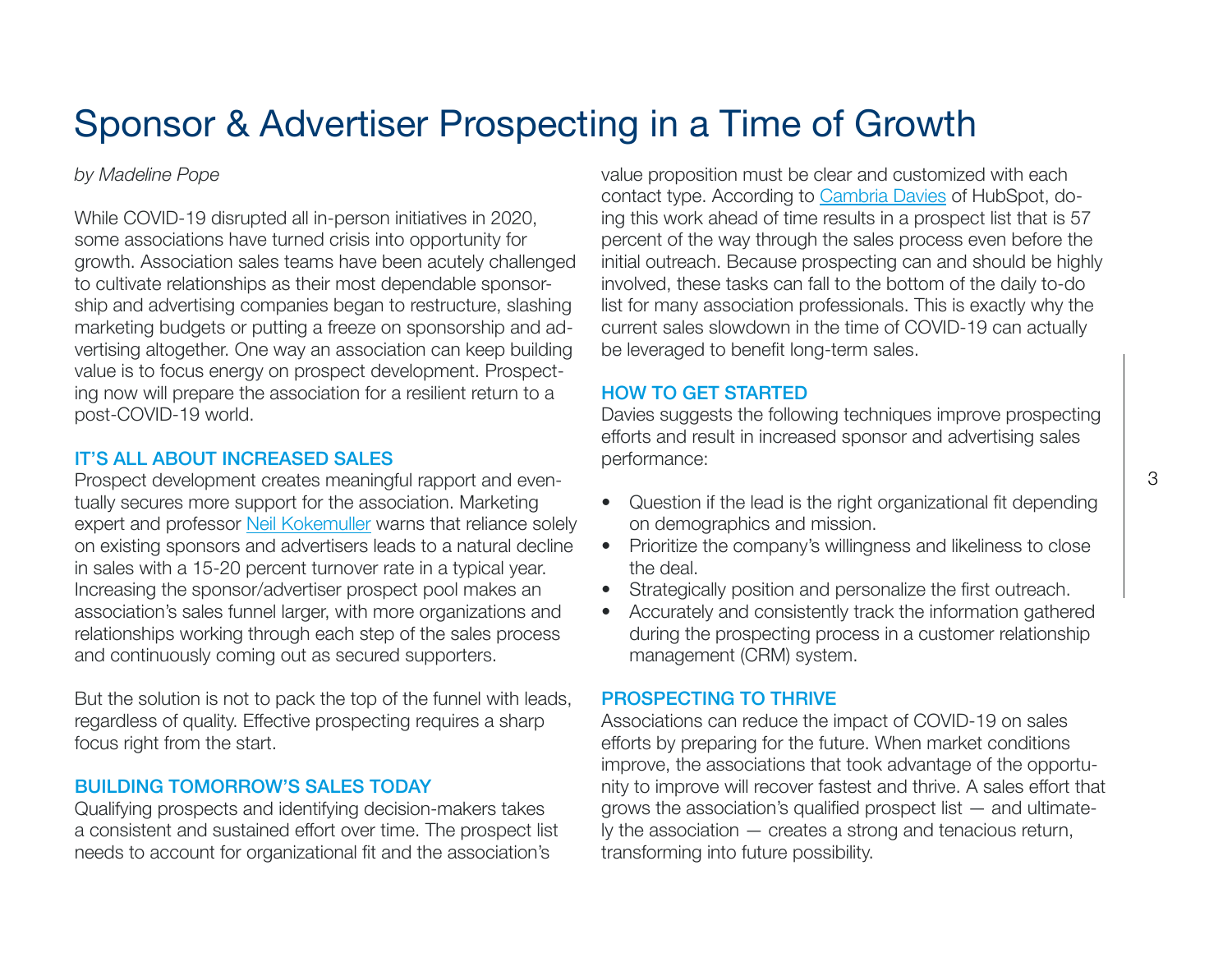## <span id="page-4-0"></span>Grow Revenue and Thought Leadership with Sponsored **Content**

#### *by Alana Martinson*

Advertising is one of the best ways for companies to reach your association's audience. However, members are bombarded with up to 5,000 ads every day, making it difficult to cut through the clutter. Getting your advertising opportunities to stand out in this densely saturated market is a challenge. Sponsored content provides valuable information to members, an opportunity for the advertiser to distinguish themselves as a thought leader, and a new revenue stream for the association.

Sponsored content is an advertisement that is formatted like other content the association produces. Sponsored content is most often positioned as a text article, but it can also take the form of a podcast, slideshow, video, listicle, social media post or other informational media.

There are four reasons why your association should offer sponsored content opportunities:

#### SPONSORED CONTENT IS MORE ENGAGING THAN TRADITIONAL ADVERTISING

Traditional advertisements can be easily tuned out and forgotten. Sponsored content is ultimately designed to persuade, but makes the reader/viewer pay attention with entertaining and informative techniques. When your audience actively engages with content, especially when positioned as ["native content](https://blog.hubspot.com/marketing/native-advertising-rises-as-consumers-opt-out)," they are more likely to pay attention and remember the brand.

#### BUYERS HATE TRADITIONAL ADVERTISING MORE THAN EVER

The all-encompassing nature of ads is overwhelming to members, with most ads seen as an impediment to finding the valuable information they are looking for. Too much, or too blatant advertising can come off as desperate and turn potential buyers/members away. [According to HubSpot](https://www.hubspot.com/marketing-statistics), 72 percent of consumers say they would have a lower opinion of a brand that gave them a pop-up ad. This is why associations have to get creative with the type of advertising they offer. Sponsored content is a great way to position advertisers as trusted experts in the field rather than an annoying, desperate obstacle.

#### SPONSORED CONTENT KEEPS READERS INFORMED

Sponsored content is crafted in a way that allows for more information to be shared than in a traditional advertisement. This is especially useful for associations, because the information you offer is relevant to the niche audience of your member community. Additionally, the digital sales and marketing company [IMPACT](https://www.impactbnd.com/blog/state-of-content-marketing-2017-infographic) reports that 70 percent of consumers prefer to learn about a company through content rather than advertisement. Offering useful information to your audience increases the chance of them returning the favor by engaging with your content, and in the long run it ensures that they will remember your brand.

#### SPONSORED CONTENT CAN BE ENTERTAINING

The most powerful way to get an audience to remember an advertisement is to entertain them. SuperBowl commercials are a prime example. The reason they are so memorable is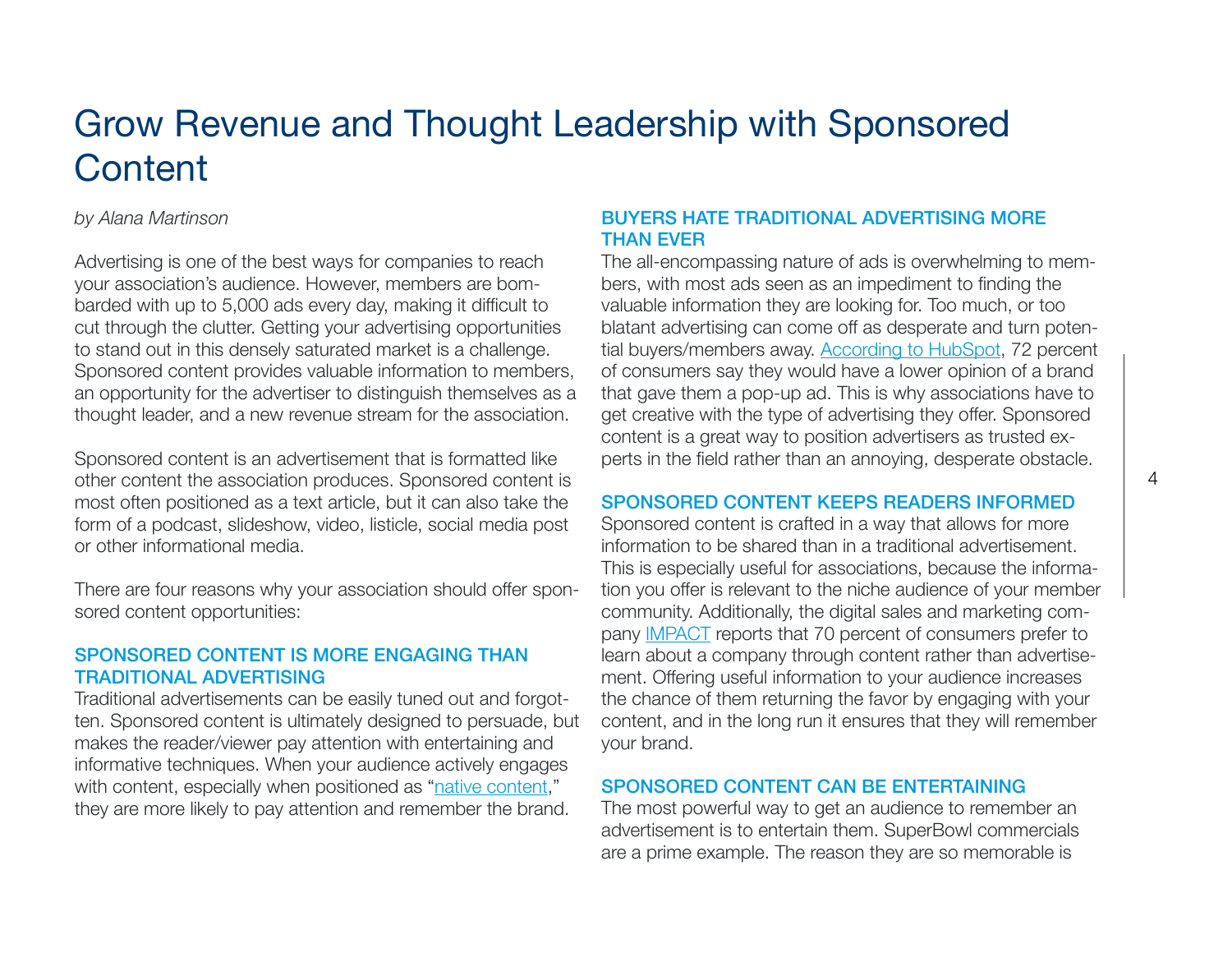because they focus more on entertainment value than persuasion. Sponsored content is inherently more entertaining than traditional advertising because it provides useful information that's not an overt sales pitch. Entertaining the audience creates a subconscious connection between the advertiser's brand and excitement in the reader/viewer. This positive connection between the advertiser, the consumer and your association ensures brand preference and loyalty down the line.

The world of association advertising is evolving and traditional ads are increasingly a thing of the past. Sponsored content offers a new way to provide value for the profession, a way for companies to stand out with their expertise, all while diversifying income for your association.

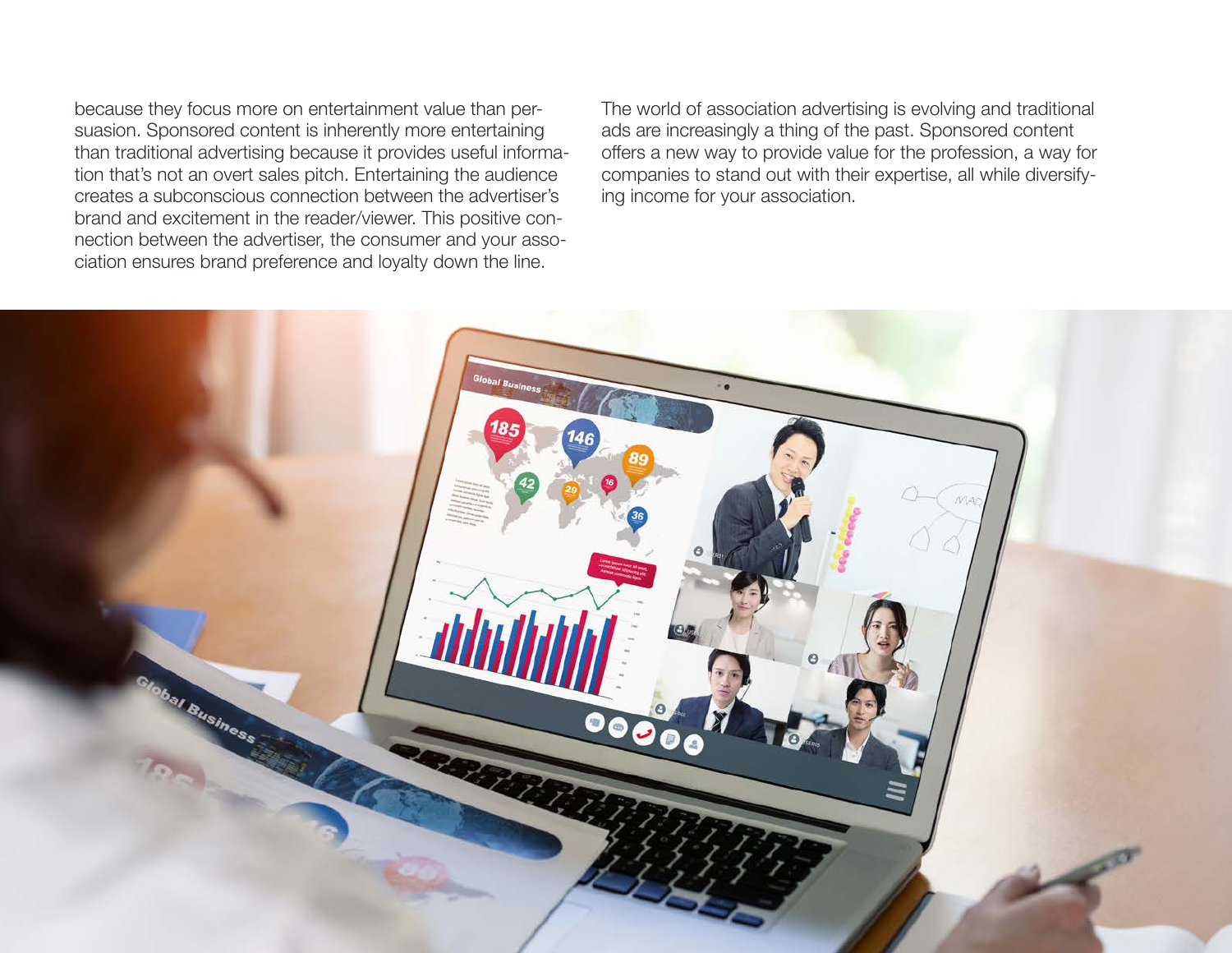# <span id="page-6-0"></span>The Importance of Follow-Up

#### *by Clayton Cloutier*

One of the most crucial stages in securing advertising and sponsor revenue for your association is a consistent line of communication with prospective supporters. While the initial outreach is an essential step in any sales cycle, a diligent and coordinated follow-up effort can make all the difference in exceeding your budget.

#### On average, 10-12 follow-up attempts via email and phone are needed to close a sale, regardless if the company is a new prospect or longtime supporter.\*

Prospecting and identifying new companies who might participate as supporters based on the industry, location, and audience fit for your event is crucial. However, it is just a small piece in a much longer, more complex sales process. With emails flooding inboxes daily, the initial outreach to a prospect can easily go unseen or missed in the chaos. Remember, not hearing back from a prospect right away does not always mean they are not interested.

#### BUDGET ENOUGH TIME FOR MULTIPLE ROUNDS OF FOLLOW-UP

A conservative lead time allows your sales team to follow up a healthy number of times and ensures they get their message across, while not too often to come off as pushy or annoying. Just as there is a sales process for event exhibition and sponsorship, there is a process for prospective supporters to decide if this is a good investment, secure funds, and find representatives to attend. The length of this process can vary greatly depending on the size of an organization and who your main contact is. Approval may come sooner if you are directly communicating with a VP or CEO compared to a lower-level employee or shared inbox.

#### PICK UP THE PHONE!

In most cases, outreach begins over email as this medium presents an opportunity to quickly cast a wide net. However, communicating over email can be clumsy, and in some cases, hurt rapport with your prospects. When your audience doesn't hear a voice, the tone and even the contents of your communication can be misinterpreted. A quick phone call is often more productive than a string of emails as questions can be answered immediately, and misunderstandings can be avoided. Calling also adds a human element and makes prospects more likely to reply to future outreach, even if they are not interested. Utilizing multiple channels of communication can help you finally reach your prospects.

At the end of the day, a prospect is not going to sponsor or exhibit at your event unless they see the return. Not everyone you reach out to will be a good fit, but numerous follow-up attempts ensure that at the very least, you will connect with your prospect and create an open line of communication for the future.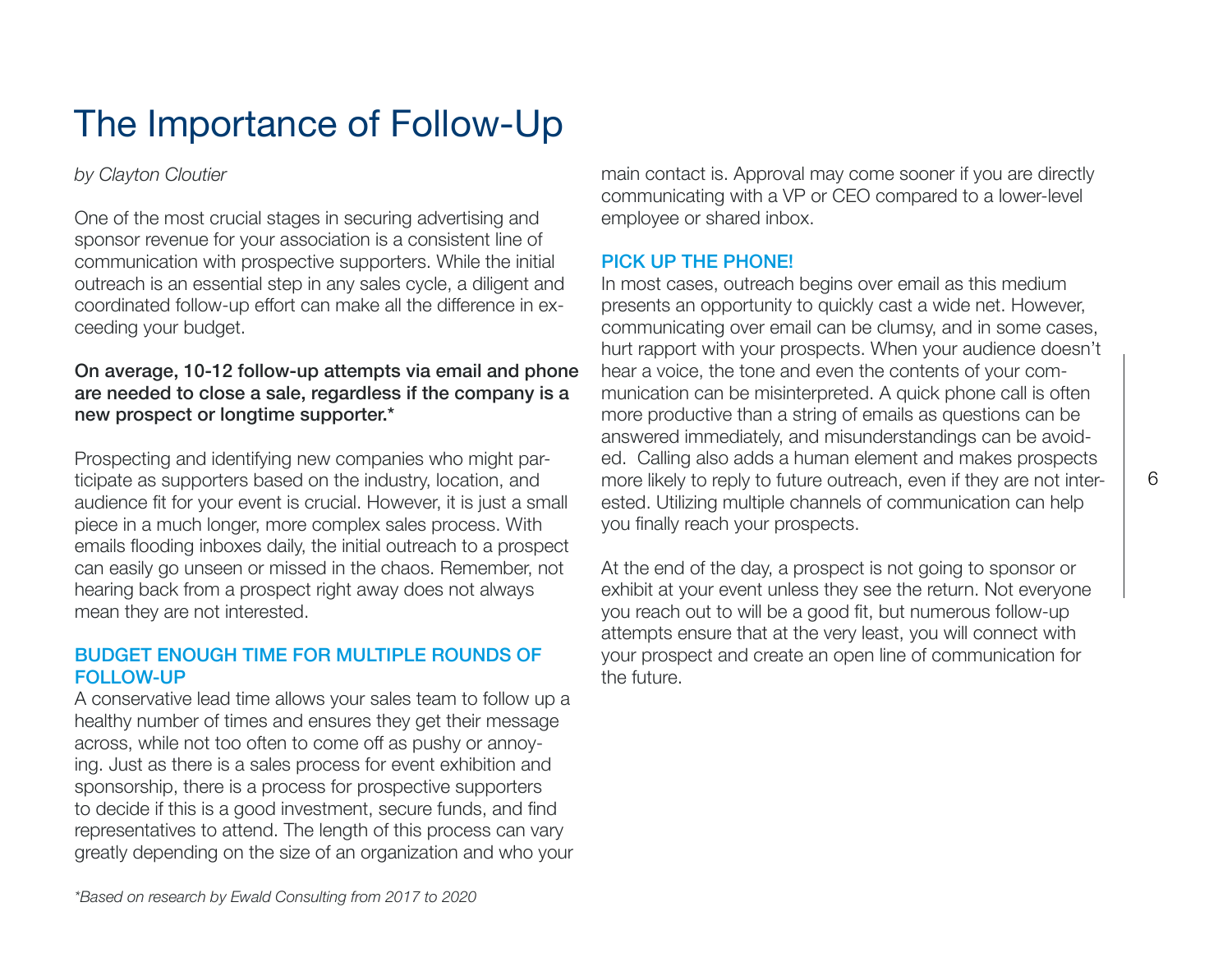# <span id="page-7-0"></span>Four Ways to Build Your Brand at Virtual Events

*by Libby Baxter* 

We've all seen a dramatic increase in virtual events in 2020 due to travel bans and government health regulations. But virtual events have been on the rise for more than a decade because they provide an economically and environmentally effective way to bring together an association's members, industry experts and sponsors.

Hosting your conference or trade show virtually reduces some of the logistical preparation required for in-person events, giving your association more time to focus on new and innovative opportunities to involve sponsors on the digital platform. Many successful forms of virtual sponsorship are already in use at in-person events but can be scaled to support your conferences and events that are 100 percent virtual. Here are four ways to build value for sponsors at your virtual event.

#### REIMAGINE PRESENTATION / SPEAKING **OPPORTUNITIES**

Speaking opportunities may already be integrated into most sponsorship packages, be it to introduce a speaker or say a few words about the sponsoring company and its newest services. This is easily transferable to a virtual video presentation format; however, the virtual nature of the conference allows for more creativity on the side of the sponsor. Because the entire conference is now virtual, your sponsors will be able to produce something more engaging or innovative to help them stand out from the crowd.

#### BOOST AND SCALE WITH LOGO RECOGNITION

An issue that your association may come across when creating sponsorship packages for virtual events is recreating the value structure of traditional sponsorship offerings. Logo recognition is a great tool to help with this issue because it's a benefit that will be familiar to your returning sponsors. Additionally, it's easy to scale to increase value and to differentiate between levels of sponsorship. Factors that can be used to increase the value of Logo recognition include placement on the website, hyperlinking to the sponsor's website, logo size, and how frequently sponsor logos are recognized on emails and social media posts relating to the events. With virtual events, there is an increase in electronic communication leading up to the event and increased screen time during the event. Utilizing these advantages with equivalently increased logo placement can far exceed the recognition your sponsors would have received on handouts or signage.

#### BETTER ROI THROUGH ATTENDEE DATA

A study by the [Event Marketing Institute](https://www.eventmanagerblog.com/event-planner-salary) shows that 89 percent of associations polled use a mobile app for their conferences and trade shows. These apps are not just supplementary, but essential to the conference experience. Many attendees use them in lieu of a printed conference guide. This provides not just a tremendous opportunity for app-centric sponsorships and logo placements, but also valuable data for use in future years, including information on demographics, session attendance rates, booth visits, duration of visits, and check-in and check-out rates. Although some of these data can be gathered at physical events, data from the event app are more reliable and specific than what frequently needs to be tracked by conference staff or volunteers. Information gathered at virtual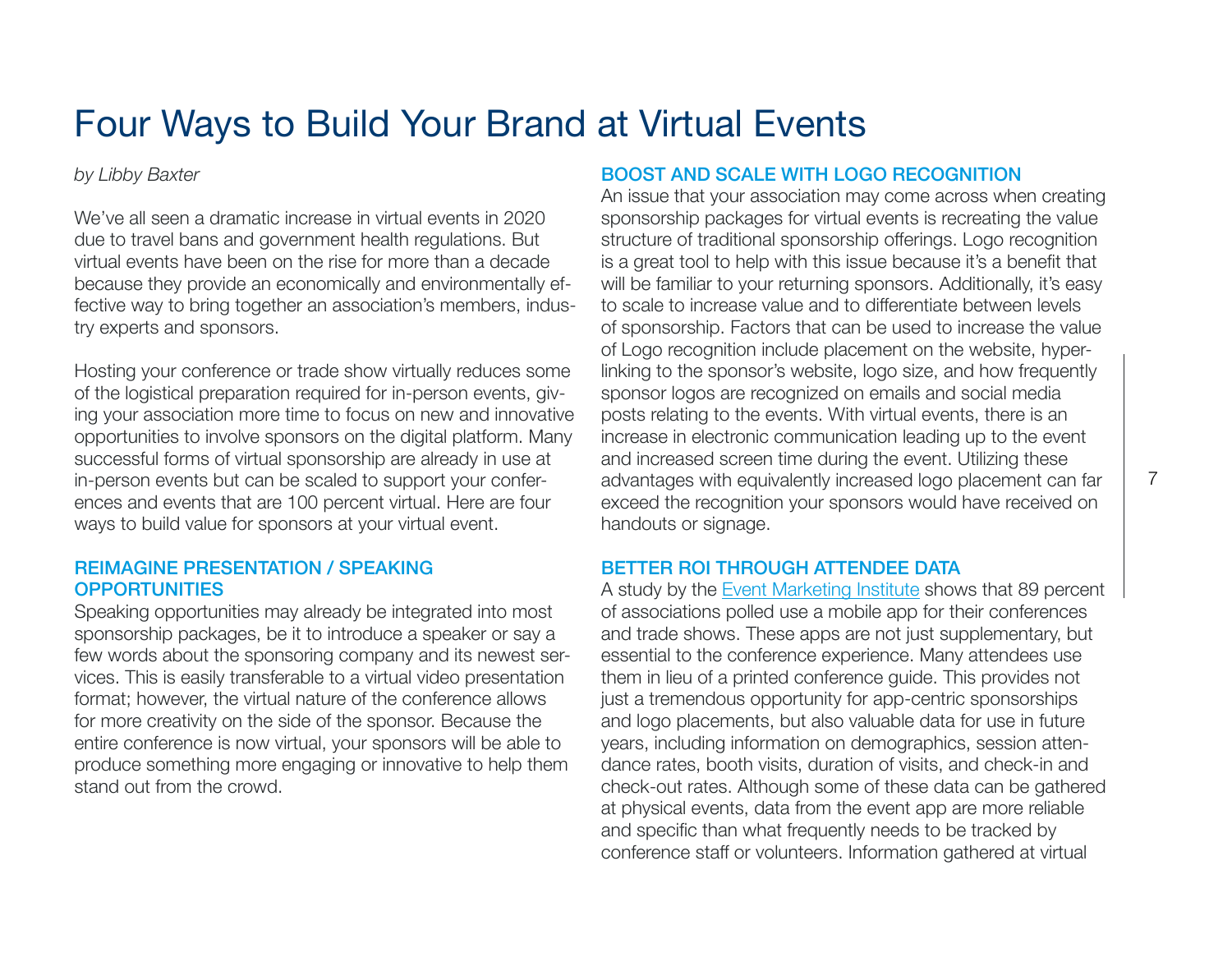

events offers a valuable selling point to market to sponsors showing exactly how engaging different sponsorship opportunities truly are.

#### EXHIBIT BOOTH REBOOT

The options for expanding sponsorship on a virtual platform are nearly endless, but the greater challenge is finding value for exhibitors on a digital platform. Although sponsorships have the opportunity to create value for past exhibitors in different formats, companies like [Communique](https://www.communiqueconferencing.com/) and [GoExhibit](https://www.goexhibit.com/) are invested in recreating an exhibitor-focused experience in a virtual reality setting. Exhibitors can have virtual booths that vary in size and prominence, attendees can visit these booths, and

each can have prerecorded videos, moderated panels or host individual webinars. For conventions and trade shows where the interaction between exhibitor and attendee is paramount, initial feedback shows these options are comparable to in-person conferences in lead gathering and relationship building.

As time goes on and technology improves, it's increasingly clear that virtual events are here to stay. Virtual events are a way to build value for key supporters by offering a more holistic approach to brand awareness. Association executives need to think creatively and design options for your sponsors that are valuable to them, the association, and most importantly, the professional community.